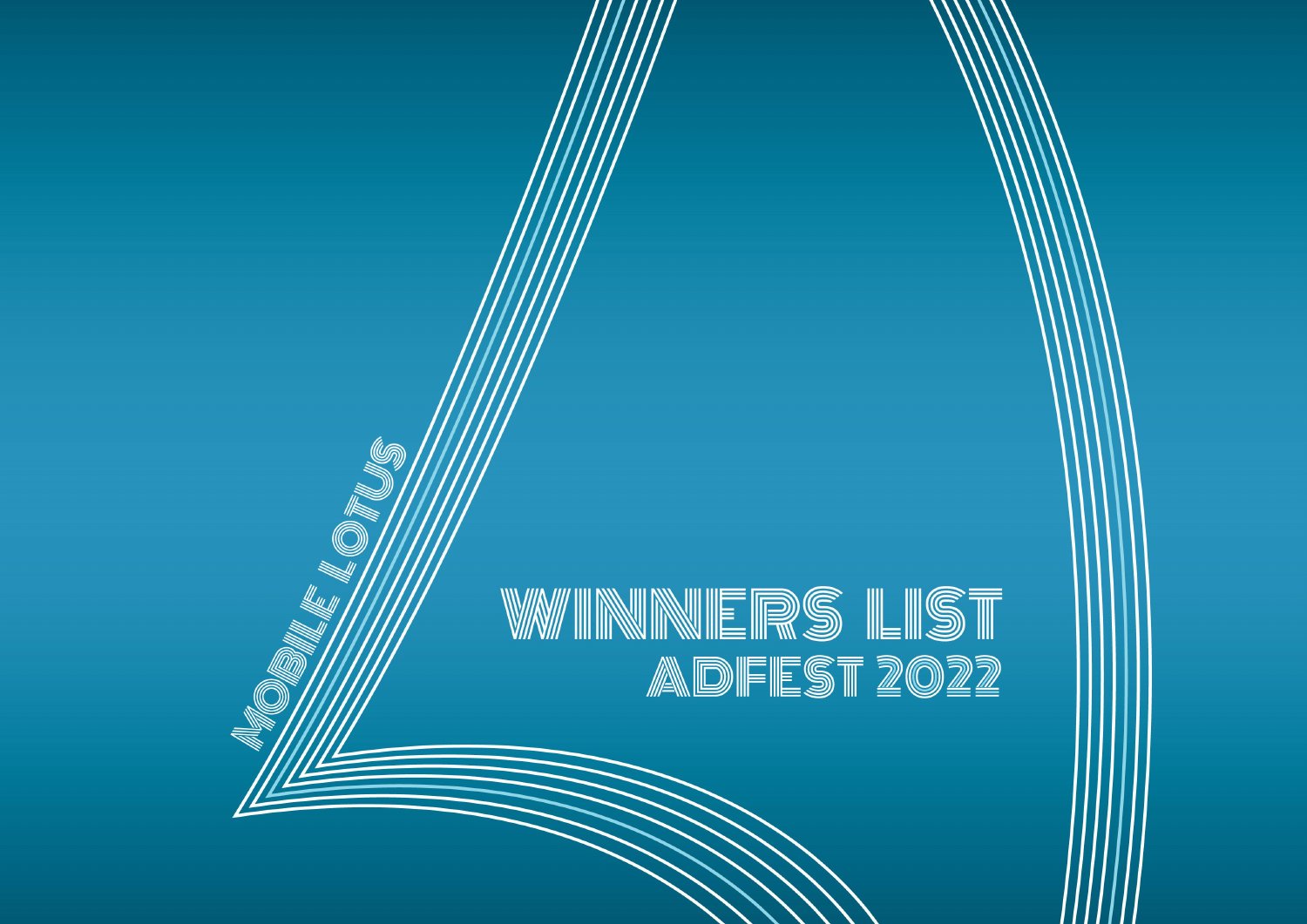

# **MOBILE CAMPAIGN SUB-CATEGORY**

## **CATEGORY MB01: MOBILE CAMPAIGN**

| CODE     | <b>TITLE</b>                                       | <b>BRAND</b>  | <b>AGENCY</b>                            | <b>COMPANY ENTERING</b>             | <b>AWARDS</b> |
|----------|----------------------------------------------------|---------------|------------------------------------------|-------------------------------------|---------------|
| MB01/001 | <b>RBON THUMBPRINT</b><br><b>CARB</b> <sup>1</sup> | <b>BELONG</b> | LOITTE DIGITAL AUSTRALIA, MELBOURNE  DEL | LOITTE DIGITAL AUSTRALIA, MELBOURNE | GOLD          |

## **MOBILE DESIGN SUB-CATEGORIES**

#### **CATEGORY MB02: MOBILE WEBSITE**

| CODE     | <b>TITLE</b>               | <b>BRAND</b>             | <b>AGENCY</b>                                                       | <b>COMPANY ENTERING</b>                          | <b>AWARDS</b> |
|----------|----------------------------|--------------------------|---------------------------------------------------------------------|--------------------------------------------------|---------------|
| MB02/00∠ | INESS<br>MARK<br>JF 555FAI | -<br>- ۱USE<br>1 I V V I | $V \cap N \cap T'$<br>1ERKLE.<br>BWM ISOBAR, SYDNEY/MEF<br>. SYDNE. | CVONE<br>. ISOBAF<br><b>BWM</b><br><b>SYLINE</b> | ᅴᄂັ           |

## **CATEGORY MB03: USER EXPERIENCE FOR MOBILE**

| CODE     | <b>TITLE</b>        | <b>BRAND</b>                            | <b>AGENCY</b>           | <b>COMPANY ENTERING</b> | <b>AWARDS</b> |
|----------|---------------------|-----------------------------------------|-------------------------|-------------------------|---------------|
| MB03/001 | MUSIC VIDEO FOR ALL | " MUSIC VIDEO CHALLENGE<br>CARS"<br>IKO | . TOKYO<br>ENJIN TOKYO. | ENJIN TOKYO, TOKYO      | <b>BRONZE</b> |

#### **CATEGORY MB05: MOBILE GAME**

| CODE     | <b>TITLE</b>                   | <b>BRAND</b> | <b>AGENCY</b>                                         | <b>COMPANY ENTERING</b>    | <b>AWARDS</b>   |
|----------|--------------------------------|--------------|-------------------------------------------------------|----------------------------|-----------------|
| 4B05/001 | COST OF BULLYING<br><b>THE</b> | SAMSUNG      | . PENGTAI BEIJING, BEIJING/<br>. HONG KONG, HONG KONG | L PENGTAI BEIJING. BEIJING | <b>FINALIST</b> |

## **MOBILE VIDEO SUB-CATEGORY**

## **CATEGORY MB08: VIDEO, VIRAL VDO & INTERACTIVE VDO**

| CODE     | <b>TITLE</b>              | <b>BRAND</b>            | <b>AGENCY</b>               | <b>COMPANY ENTERING</b>              | <b>AWARDS</b> |
|----------|---------------------------|-------------------------|-----------------------------|--------------------------------------|---------------|
| MB08/003 | <b>RECORD MUSIC VIDEO</b> | $\overline{10N}$        | <b>TOKYO</b><br>IHYTEK INC  | токүо<br>FEK INC.                    | SILVE         |
| MB08/002 | <b>VISIBLE TRACK</b>      | KUNANA / TAB FOUNDATION | BANGKOK, BANGKOK<br>- IBBDU | <b>BBDO BANGKOK LIMITED, BANGKOK</b> | <b>BRONZE</b> |